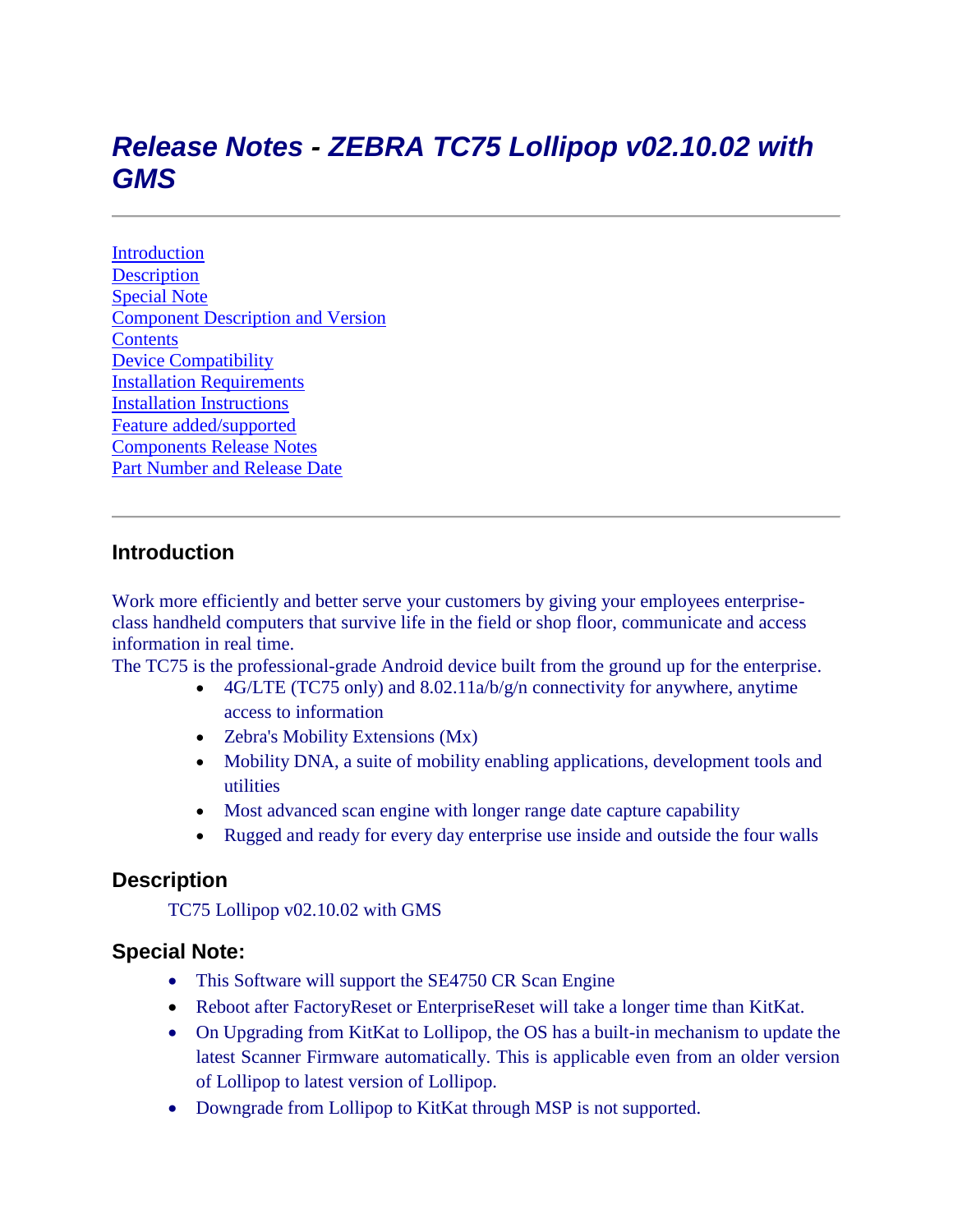- There is a **Mandatory patch** (**T75N0L50VRPEF21002.zip**) to be applied along with this OS which is required to update any package from an External SD card from MDM only.
- In Android Lollipop, the BSP has logic to check if connected network has internet connectivity or not. If not, it gives priority to other networks hoping to find internet there. This is deviation from KitKat. This connectivity check can be disabled by making captive\_portal\_detection\_enabled flag to 0 or false. The default value for above flag is 1. This means by default system will check for internet connectivity, system will try to access address stored in variable captive\_portal\_server. Default value for captive\_portal\_server setting field is NULL. In such case Android system is hard coded to look for address connectivitycheck.android.com if system does not get response code 204 from above server it assumes that internet is not available. If captive\_portal\_server is configured, then system looks for configured server address and expects 204 response code to stay connected on current network.
	- 1. The Default Value will be like mentioned below:

<wap-provisioningdoc> <characteristic type="Intent" version="4.3"> <parm name="Action" value="Broadcast"/> <parm name="ActionName" value="**captive\_portal\_settings**"/> <characteristic type="Extra"> <parm name="ExtraType" value="string"/> <parm name="ExtraName" value="values"/> <parm name="ExtraValue" value="**1, connectivitycheck.android.com**"/> </characteristic> </characteristic> </wap-provisioningdoc>

- 2. There are 2 options to overcome this setting if customer wants:
	- a. Option 1: Customer can choose to disable this whole logic via MDM:

```
<wap-provisioningdoc>
<characteristic type="Intent" version="4.3">
<parm name="Action" value="Broadcast"/>
<parm name="ActionName" value="captive_portal_settings"/>
<characteristic type="Extra">
<parm name="ExtraType" value="string"/>
<parm name="ExtraName" value="values"/>
<parm name="ExtraValue" value="0, connectivitycheck.android.com"/>
</characteristic>
</characteristic>
</wap-provisioningdoc>
```
b. Option 2: Customer can choose to set their own captive portal server for connectivity check which responds with response code 204.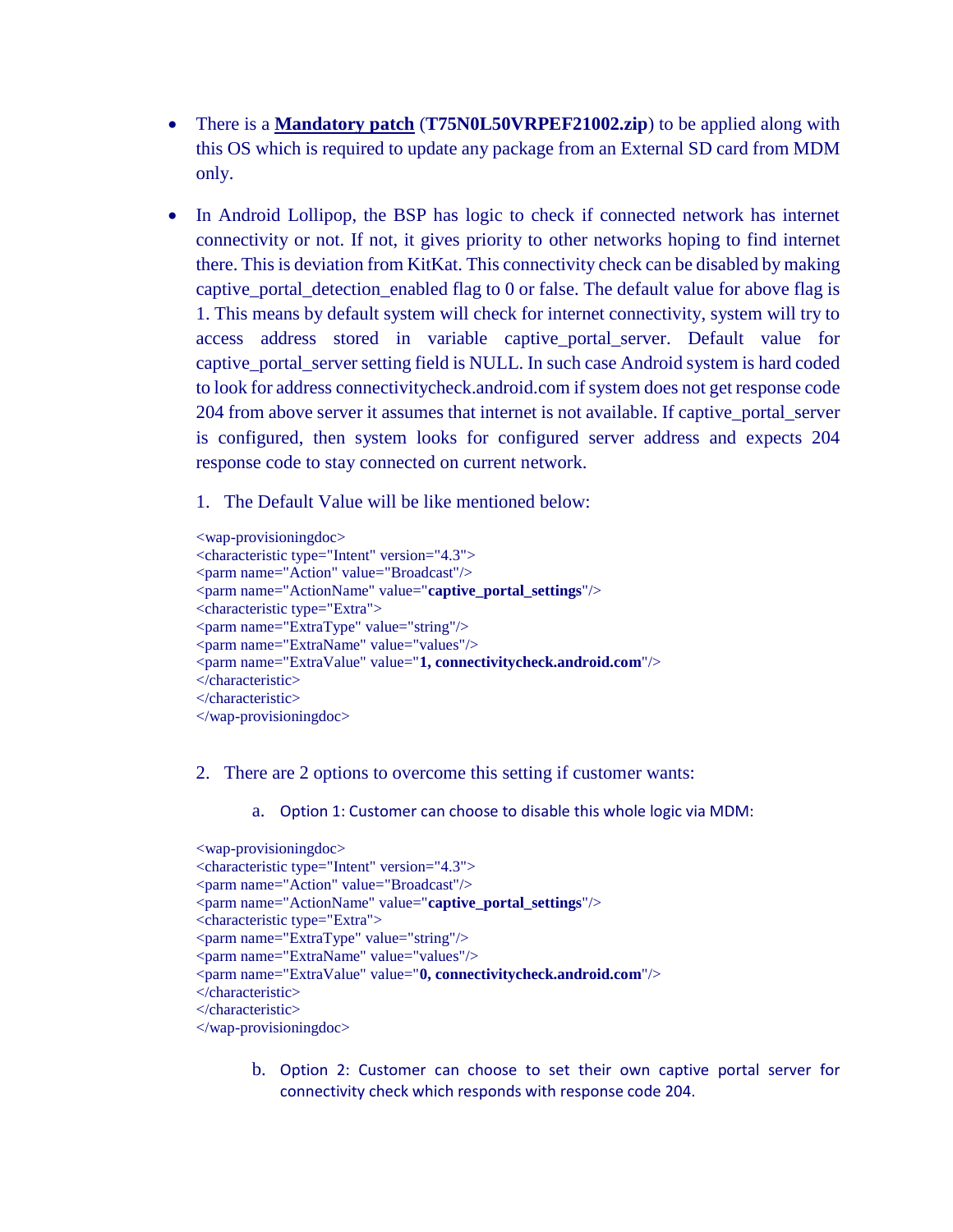```
<wap-provisioningdoc>
<characteristic type="Intent" version="4.3">
<parm name="Action" value="Broadcast"/>
<parm name="ActionName" value="captive_portal_settings"/>
<characteristic type="Extra">
<parm name="ExtraType" value="string"/>
<parm name="ExtraName" value="values"/>
<parm name="ExtraValue" value="1, zebra.com"/>
</characteristic>
</characteristic>
```
</wap-provisioningdoc>

## **Component Description and Version**

| <b>Component / Description</b>   | <b>Version</b>                                              |
|----------------------------------|-------------------------------------------------------------|
| <b>Product Build Number</b>      | $02 - 10 - 02 - LG - 00 - A$                                |
| <b>Android Version</b>           | 5.1.1                                                       |
| <b>Linux Kernel</b>              | 3.4.0                                                       |
| <b>Android SDK Level</b>         | 22                                                          |
| Android security patch level     | 2017-07-01                                                  |
| Platform                         | <b>QC 8960 Pro</b>                                          |
| <b>Bluetooth Stack</b>           | 01.08.00                                                    |
| <b>Flash Size</b>                | 8GB                                                         |
| <b>RAM Size</b>                  | 1GB                                                         |
| <b>MSP Package</b>               | 7.08.85                                                     |
| Scanning                         | 16.17.32.00                                                 |
| SimulScan                        | 2.6 SimulScanEngine 1.13.6.4                                |
| Datawedge                        | 6.2.24                                                      |
| <b>EMDK</b>                      | 6.3.23.623                                                  |
| Mx / OSX                         | OSX QC.51.5.2.14 / MXMF version:6.2.1.0                     |
| WiFi                             | <b>FUSION QA 2.00.0.0.013</b>                               |
| <b>PTT</b>                       | 3.1.27                                                      |
| <b>Touch FW</b>                  | Stylus-80_GLOVE-105, FW:1.2.AA                              |
| RxLog                            | 4.58.5.0                                                    |
| Mlog                             | MLogPackage v06.54 / MLogManager v06.54 / Service<br>v06.54 |
| B2M                              | 1.0.0.297                                                   |
| <b>Bluetooth Pairing Utility</b> | 3.7                                                         |
| <b>DataAnalytics</b>             | 1.0.2.1859                                                  |
| <b>File Browser</b>              | 1.17                                                        |
| <b>Stage Now</b>                 | 2.6.1.1045                                                  |
| <b>App Gallery</b>               | 2.8.4.13                                                    |
| <b>Battery Swap</b>              | 1.00                                                        |
| <b>Tech Docs</b>                 | 1.0.0                                                       |
| <b>WWAN</b>                      | OP200-W160926A-6102076                                      |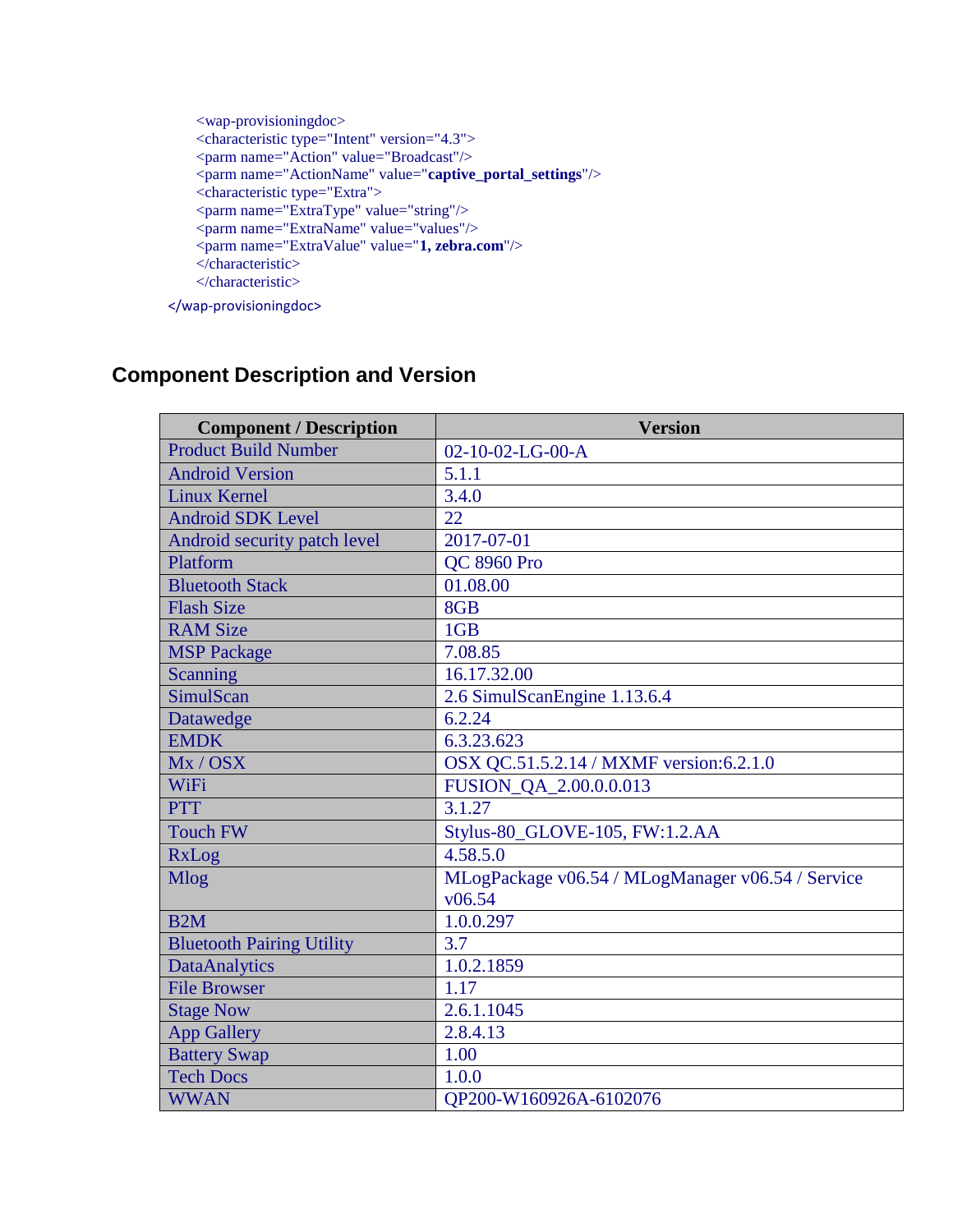| <b>RIL</b>                   | <b>Qualcomm RIL 1.0</b>                                     |
|------------------------------|-------------------------------------------------------------|
| <b>TS.25</b>                 | <b>JAN092017</b>                                            |
| <b>IMEI SV</b>               | <b>GMS:24</b>                                               |
| <b>WLAN</b>                  | WLAN-1240294.1                                              |
| <b>GPS</b>                   | $GPS-1.0.0$                                                 |
| <b>NFC</b>                   | NFC_NCIHAL_AR3.5.0_Lollipop, FW:122                         |
| Sensors (Accel, Gyro, Light, |                                                             |
| Prox)                        |                                                             |
| Camera                       | CAM-FRONT-1.0.0 / CAM-REAR-1.0.0                            |
| <b>MSR</b>                   | <b>MSR-1.0.8</b>                                            |
| MobiControl                  | 12.2.0. Build 23469                                         |
| <b>ZVC</b>                   | 1.1.23                                                      |
| <b>NFC Payment Manger</b>    | <b>NA</b>                                                   |
| <b>IST</b>                   | App:1.00 build 3/Service: 1.00 build 1/Firmware: 1.00 build |
|                              | 5                                                           |
| <b>Battery Manger</b>        | 1.3.6                                                       |
| <b>DDT</b>                   | 1.14                                                        |
| FingerPrint                  | /Zebra/TC75/TC75:5.1.1/02-10-02-LG-00-                      |
|                              | A/35:user/release-keys                                      |

## <span id="page-3-0"></span>**Contents**

<span id="page-3-1"></span>

| <b>File</b>            | <b>Description</b>                                                                                                                                                                                                                                                               |
|------------------------|----------------------------------------------------------------------------------------------------------------------------------------------------------------------------------------------------------------------------------------------------------------------------------|
| T75N0LXXARGEF21002.zip | <b>Full Software Update</b>                                                                                                                                                                                                                                                      |
| T75N0LXXAREXX21002.zip | Enterprise Reset - Wipes all partitions/data except Enterprise<br>folder/partition & On Device Storage (/sdcard)                                                                                                                                                                 |
| T75N0LXXARFXX21002.zip | Factory Reset - Wipes all partitions/folders including enterprise<br>but except On Device Storage (/sdcard)                                                                                                                                                                      |
| T75N0L50ARPEF21002.zip | <b>Mandatory Patch</b><br>Patch to be applied to update any package via MDM in External<br>SD card and sometime HW scan trigger might not work on a<br>bootup.<br>Note: This patch will be part of device itself with OOB<br>condition for devices shipped with 02.10.02 version |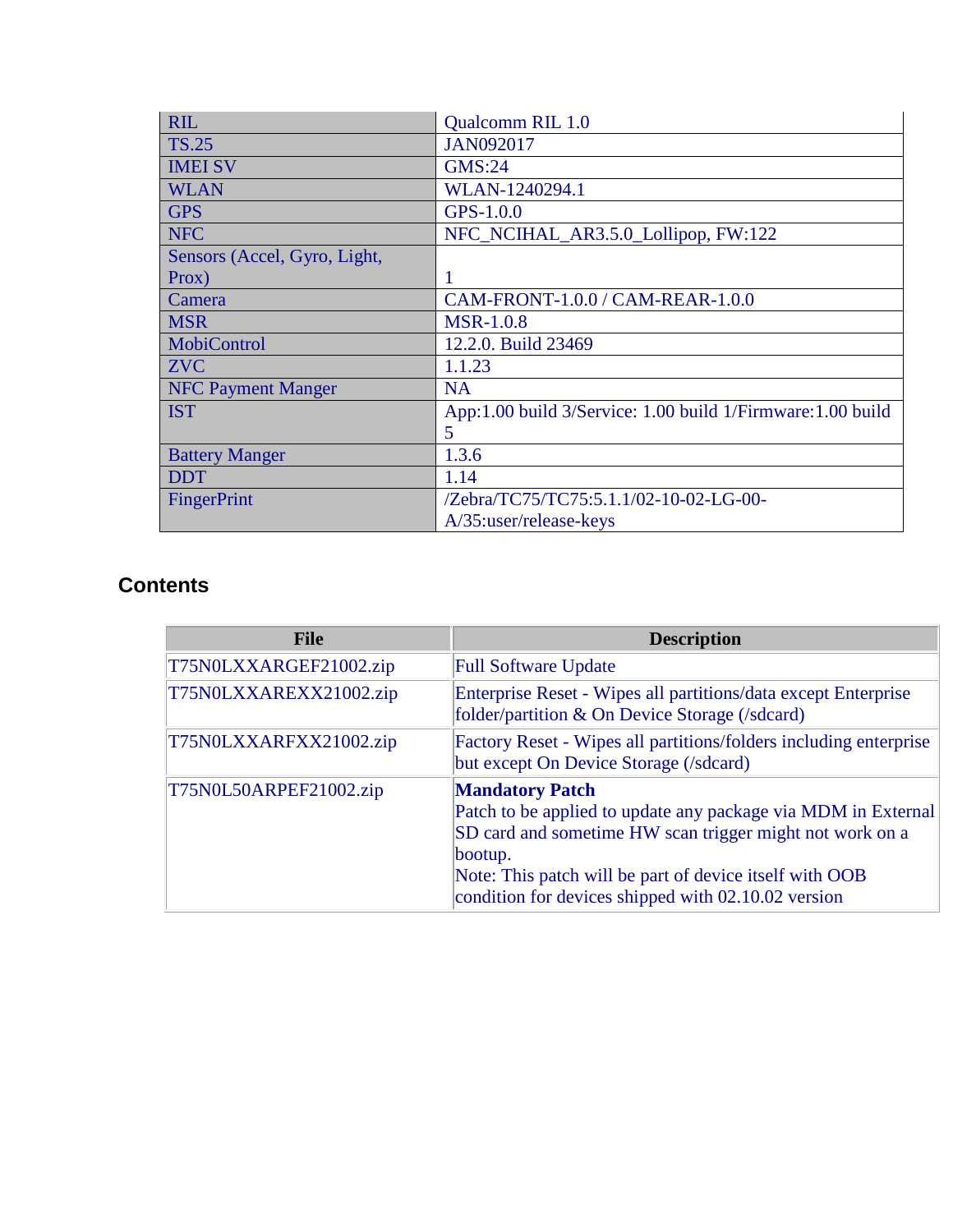## **Device Compatibility**

| <b>Device</b>           | <b>Operating System</b>      |
|-------------------------|------------------------------|
| TC75AH-GA11ES-A1        | Android 4.4.3, Android 5.1.1 |
| TC75AH-GA11ES-A2        | Android 4.4.3, Android 5.1.1 |
| TC75BH-GA11ES           | Android 4.4.3, Android 5.1.1 |
| TC75BH-GA11ES-IA        | Android 4.4.3, Android 5.1.1 |
| TC75BH-GA11ES-TW        | Android 4.4.3, Android 5.1.1 |
| <b>TC75BH-GA11ES-BR</b> | Android 4.4.3, Android 5.1.1 |

This software release has been approved for use with the following Symbol devices.

#### <span id="page-4-0"></span>**Installation Requirements**

This Software has to be used with compatible devices listed above

#### <span id="page-4-1"></span>**Installation Instructions**

- 1. Plug the TC75 to the USB Cable and then the Cable to the PC. If you have a Cradle with USB connectivity, connect it.
- 2. You will be connected as a media device.
- 3. Download following packages
	- a. T75N0LXXARGEF21002.zip (Full Package Update v02.10.02)
	- b. T75N0LXXARFXX21002.zip (Factory Reset Package v02.10.02)
	- c. T75N0LXXAREXX21002.zip (Enterprise Reset Package v02.10.02)
	- d. T75N0L50ARPEF21002.zip (Mandatory Patch for v02.10.02)
- 4. Now, copy the .zip files (and the Optional files too) to your TC75s storage.
- 5. You will need to put your device into Recovery Mode.
	- a. Hold the Power Key until Reset option appears and then release
	- b. Tap Reset and then immediately hold the PTT Key until recovery mode is initiated (Let go after you feel the vibration)
	- c. Once on the Recovery Screen, scroll down using Volume Keys +/- to the location where you copied the files and press the PTT Key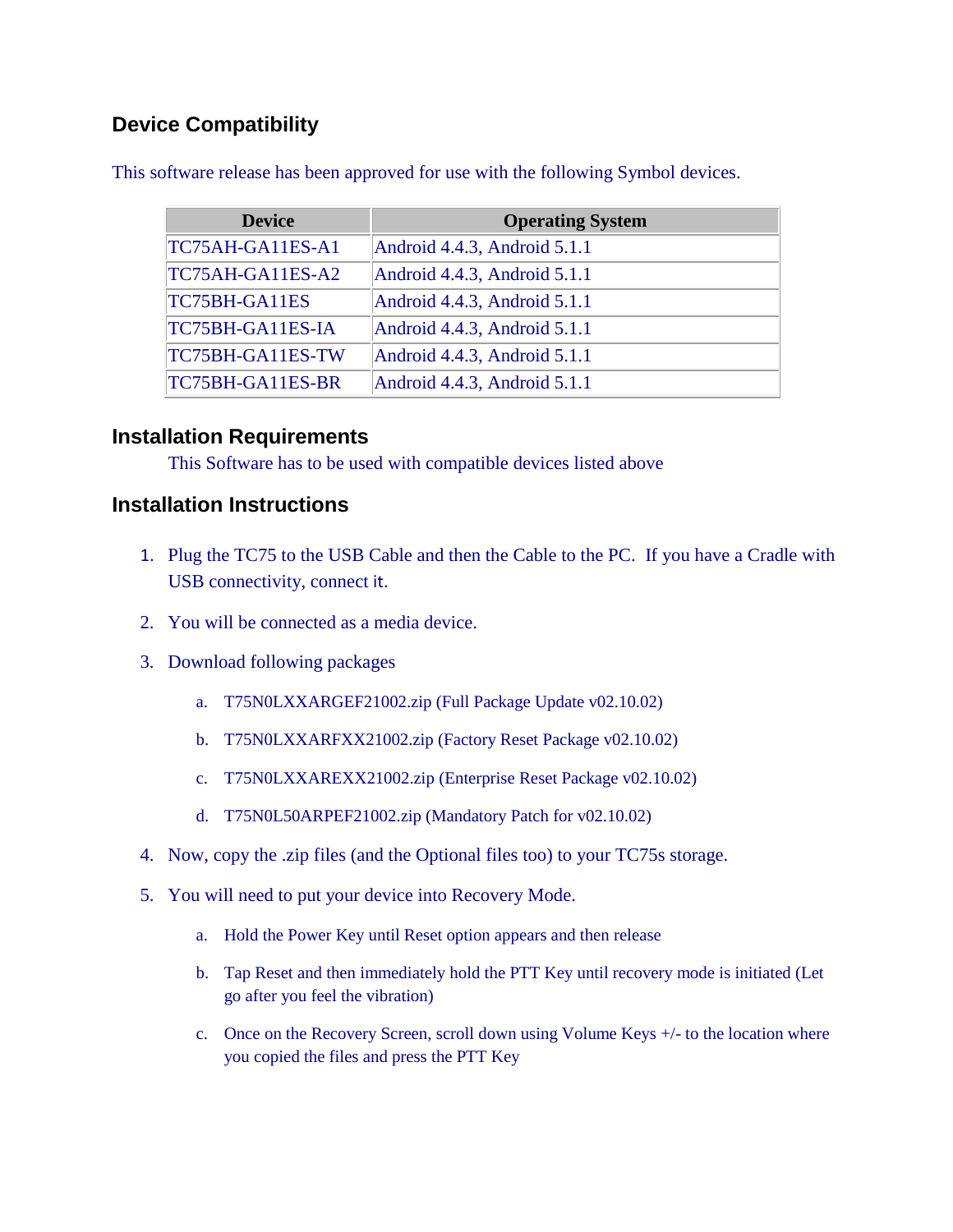- d. Follow same procedure and select the **T75N0LXXARGEF21002.zip** (the Full Package Update v02.10.02), with PTT Key
- e. Follow same procedure and select the **T75N0L50ARPEF21002.zip** (Mandatory Patch for v02.10.02) with PTT Key
- f. Upon completion, you will be back at the Recovery Mode screen.
- g. Note: Since Partition has changed, system by default will not backup user data partition. To end user this is similar to Enterprise Reset.
- h. Next step only if you are switching between GMS and NON-GMS software, otherwise this step is not required.
	- If you are updating device from GMS to NON-GMS or Vice Versa, it is required to either use **T75N0LXXARFXX21002.zip** (Factory Reset, this will give complete OOB experience) or at Minimum, please do a **T75N0LXXAREXX21002.zip** (Enterprise Reset).
- i. If you are going to install the optional packages, then do so now with the same procedure used above.
- j. Upon completion of all of the updates, you will be back at the Recovery Mode screen. Select, reboot system now with the PTT Key, you will see it reboot, then you will see Android is upgrading and then you will see the main screen, then
- 6. Go to Settings and scroll down to About phone and look at the Build number. It should end with 02-10-02-LG-00-A. Now, you can start using the TC75, please manually set the date and time. Go to Settings and scroll down to Date & time and set the correct Date/Time by un-checking Automatic date & time and Automatic time zone and then select time zone, set date, Set time to set the desired values. Lastly, put check marks back in Automatic date & time and Automatic time zone.
- 7. Now you are all set to use your updated TC75 with GMS.

#### **Downgrade instruction from Lollipop to KitKat:**

Follow the same steps mentioned above to downgrade but replace the package with latest Kitkat packages. When downgrading via Recovery method, make sure to use OS Recovery package followed by enterprise Reset together. This is a must step to downgrade smoothly. A special recovery package is released to downgrade to Kitkat GMS v14.04 [here](https://www.zebra.com/content/dam/zebra_new_ia/en-us/software/operating-system/TC75%20Operating%20System/T75N0KEXARDEF01404.zip) which contains the Enterprise Reset Embedded to it. The same should be used for downgrading via MDMs (SOTI & Airwatch).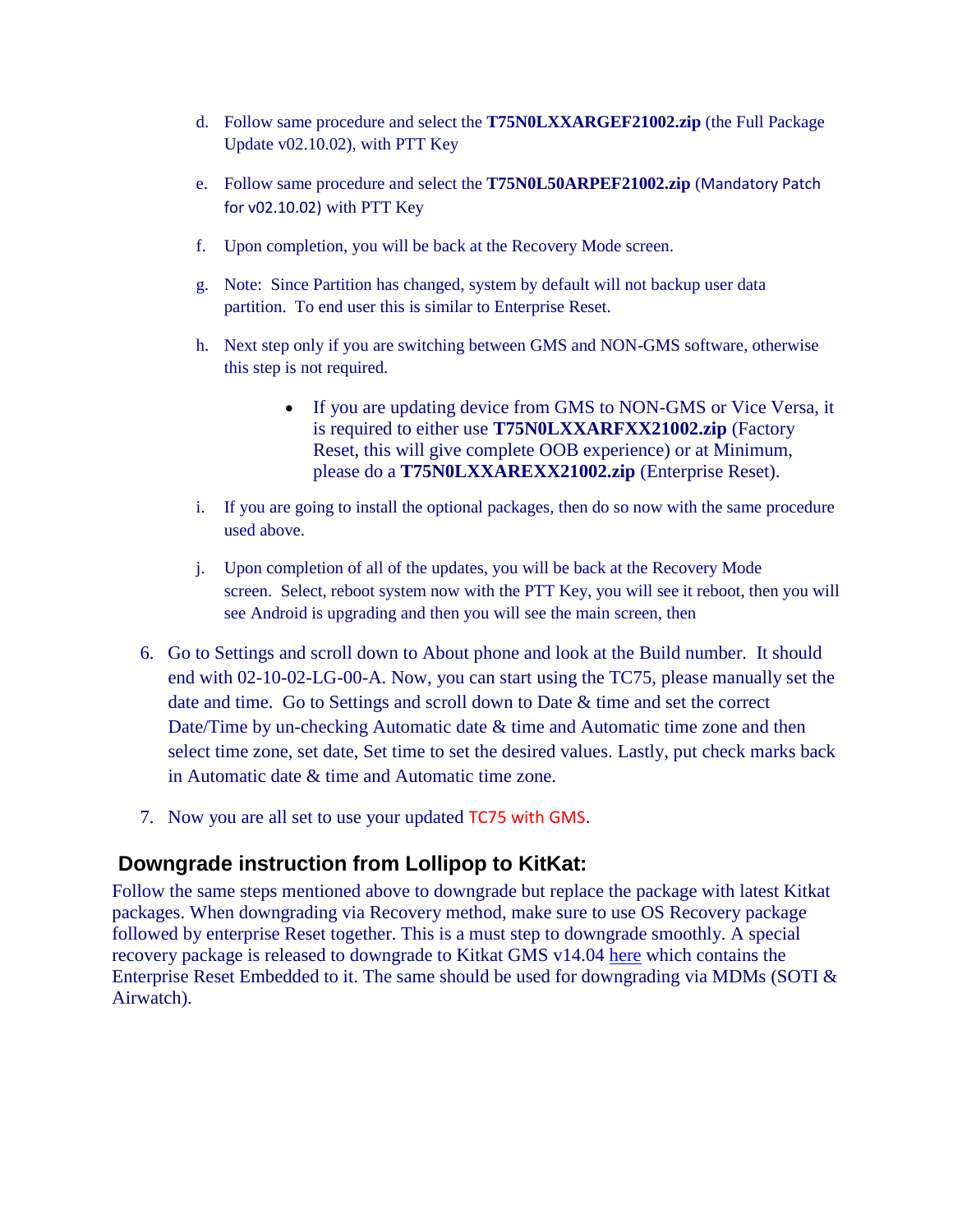#### **Feature added/supported**

#### **SPR fixes:**

[SPR-31131]: Imager BeamTimer has max value of 30, but EMDK site states 60. [SPR-31662]: Datawedge Version 6.0.18. versus Enterprise Browser 1.6 Profile disabled after reboot.

[SPR-31973]: Datawedge Export path shows

/storage/emulated/0/Android/data/com.symbol.datawedge/files in GUI which doesn't exist on device

[SPR-31898]: Camera icon not showing or Camera intermittently not launching when Keyguard Camera Disabled is ticked. This is also causing customer's app not to launch camera app.

[SPR-31454]: Browser Page displayed is tiny compared to KitKat release and Zoom is not working

[SPR-31852]: SimulScan issue with scanning passport Netherland passport

[SPR-31850]: SE4750 MR HW Picklist mode not working - accuracy.

[SPR-31003]: Scanner stays ON for approx. 2-3 Minutes but flickers/goes dark and then illuminates again noticeably.

[SPR-32040]: ScanningService crashed while scanning barcode via customer app.

[SPR-32020]: XAMARIN EMDK SCANNER ISSUE.

[SPR-31081]: Decoder I2OF5 fails to decode if scanner is disabled and enabled.

[SPR-31453]: Certificate Error message is displayed Browsing to an URL issue is not seen with the NON GMS KK BSP 01.00.71 MR1 release

[SPR-31713]: SE4750MR: Scanner stops working intermittently

[SPR-31442]: Lollipop certificates in Keystore is unstable

[SPR-31732]: TC75 is unable to launch camera after apps being installed from Avalanche.

[SPR-30582]: [TC75] Fix TC75 KK AT@T random data network connection drop

[SPR-30591]: Fix for Camera Flash light affected by Sim card

[SPR-29035]: Adding the support of "fullfactoryreset" on TC70/TC75 L

[SPR-31171]: TC75 L DataRoaming not applied using EMDK CellularMgr

[SPR-31446]: TC75 L intermittent Bluetooth discoverability issue with iMZ320 BT printer

[SPR-31775]: TC70 Scanner Failed to Activate after update to Lollipop [SPR-30935]: TC75 Lollipop Sluggish

## <span id="page-6-0"></span>**Component Release Notes (only major features since last release): Fusion\_QA\_2.00.0.0.013**

Change Details

[SPR-31002]: WLAN driver will not set the device state as disconnected resulting in device not connecting to network in the next attempt.

[SPR-29965]: WPA-PSK authentication handshake failure.

| <b>Details</b>            | <b>Description</b>      |
|---------------------------|-------------------------|
| <b>Wireless LAN Radio</b> | 802.11a/b/g/n/d/h/i/k/r |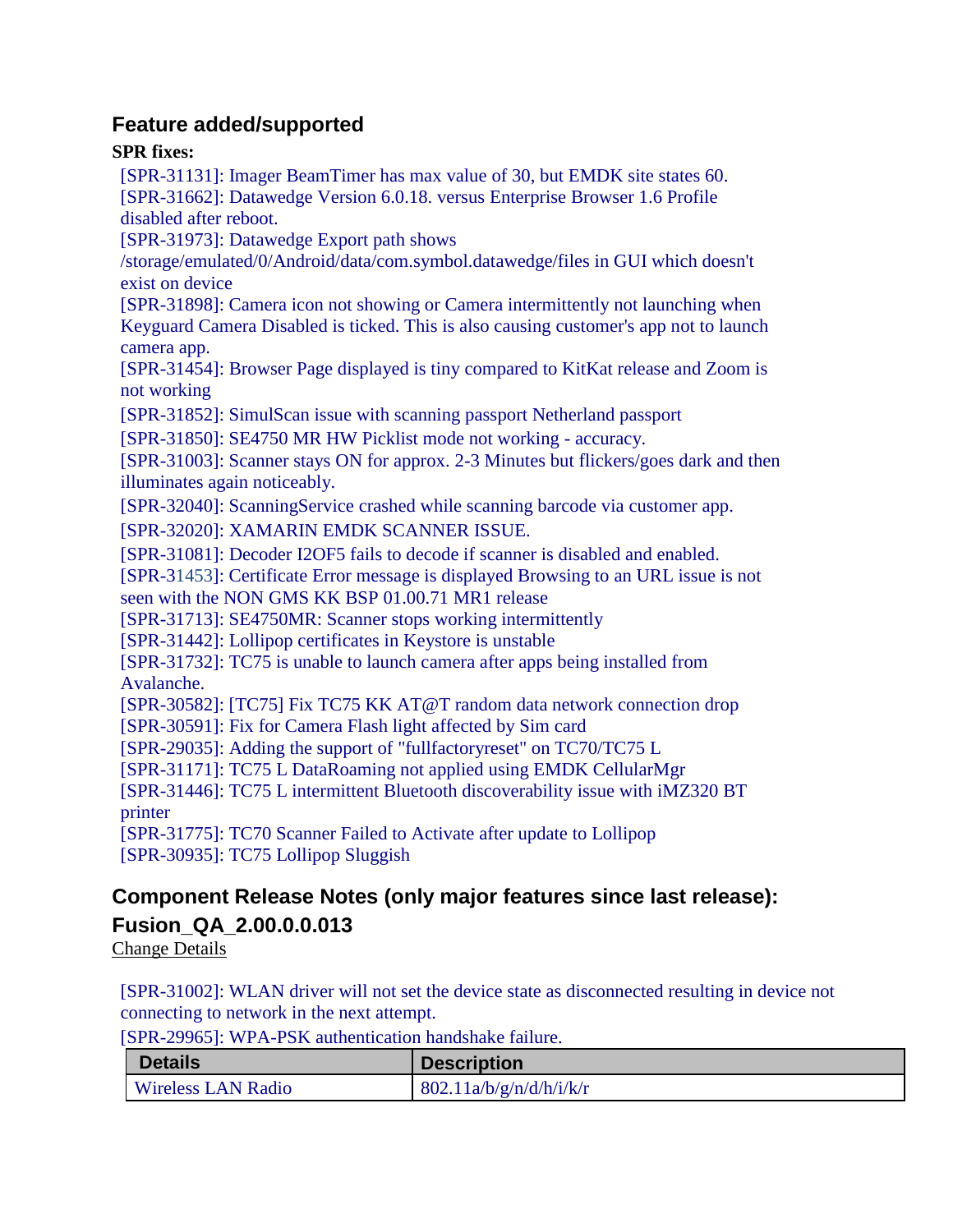|                             | 5GHz: $802.11a/n$ up to 150 Mbps                           |
|-----------------------------|------------------------------------------------------------|
| Data Rates                  | 2.4GHz: $802.11b/g/n$ up to 72.2 Mbps                      |
|                             | Chan 36 - 165 (5180 - 5825 MHz); Chan 1 - 13 (2412 - 2472) |
|                             | MHz); Actual operating channels/frequencies depend on      |
| <b>Operating Channels</b>   | regulatory rules and certification agency                  |
|                             | WEP, WPA TKIP, WPA2-TKIP, WPA2-TKIP AES EAP                |
|                             | TTLS, PAP, MSCHAP, MSCHAP v2, PEAPv0-MSCHAPv2,             |
| Security and Encryption     | PEAPv1- EAP-GTC, EAP-TLS, EAP-FAST, LEAP                   |
| Multimedia Wi-Fi Multimedia | (WMM)                                                      |
|                             | WFA (802.11n, WMM), WMM-PS, CCXv4, Wi-Fi Direct,           |
| Certifications              | <b>WPS2.0</b>                                              |
| <b>Fast Roam</b>            | PMKID caching, Cisco CCKM, OKC, 802.11r                    |
|                             | Bluetooth; USB 2.0 OTG Host docking interface; 802.11r and |
| <b>Network Connections</b>  | 802.11k for enterprise voice roaming included              |

## **Mx / OSX: QC. 51.5.2.14 /MXMF: 6.2.1.0**

| <b>Feature</b>                                   | <b>Brief Description</b>                                                 |
|--------------------------------------------------|--------------------------------------------------------------------------|
| <b>Clear Clipboard</b>                           | Clearing the data copied into clipboard                                  |
| <b>Enable/Disable Clipboard</b>                  | Enable/Disable the clipboard features to cut/copy/paste                  |
| <b>Factory Reset</b>                             | Wipe - Data+Enterprise+Cache                                             |
| <b>Enterprise Reset</b>                          | Wipe - Data+Cache                                                        |
| <b>Full Device Wipe</b>                          | Wipe - Data+Enterprise+Cache+InternalSD+External SD                      |
| Enable/Disable Enterprise Reset in Settings App  | API to Enable/Disable the Enterprise Reset UI in Settings<br>Application |
|                                                  | OSX version can be seen in Settings => About Device => SW                |
| <b>Display OSX Version</b>                       | Components => OSX version                                                |
| <b>Enable Disable AppInfo Access</b>             | Enabling and disabling, App info from settings                           |
|                                                  | Add/delete/query packages which are allowed to                           |
| Allow/Disallow App to submit XML                 | <b>SubmitXML to MxMgtFw</b>                                              |
|                                                  | MassStorage, MediaTransfer and PTP modes can be                          |
| Enable Disable UMS/PTP/MTP                       | <b>Blocked and Unblocked</b>                                             |
|                                                  | <b>Enable/Disable Mounting of External USB Pen-drive</b>                 |
| Enable Disable External USB Storage              | storage with device                                                      |
| <b>Enable/Disable Browser</b>                    | Enable/Disable Native Browser Address Bar                                |
| Enable/Disable access to Applications Section of |                                                                          |
| <b>Settings UI</b>                               | Hide Apps section of Settings Application                                |
| <b>Initiate NTP Sync</b>                         | Enable/Disable/Initiate NTP                                              |
| <b>Ethernet Settings</b>                         | Enable/Disable & TurnOn/TurnOff                                          |
| Enable/Disable Use of Background Data            | Enable/Disable Background data in SIM devices                            |
|                                                  | Enable/Disable the ability of auto correction of words in                |
| <b>Auto Correction</b>                           | soft keyboard                                                            |
| Wi-Fi                                            | Enable/Disable Wi-Fi                                                     |
| Safe Mode                                        | Enable/Disable Safe mode                                                 |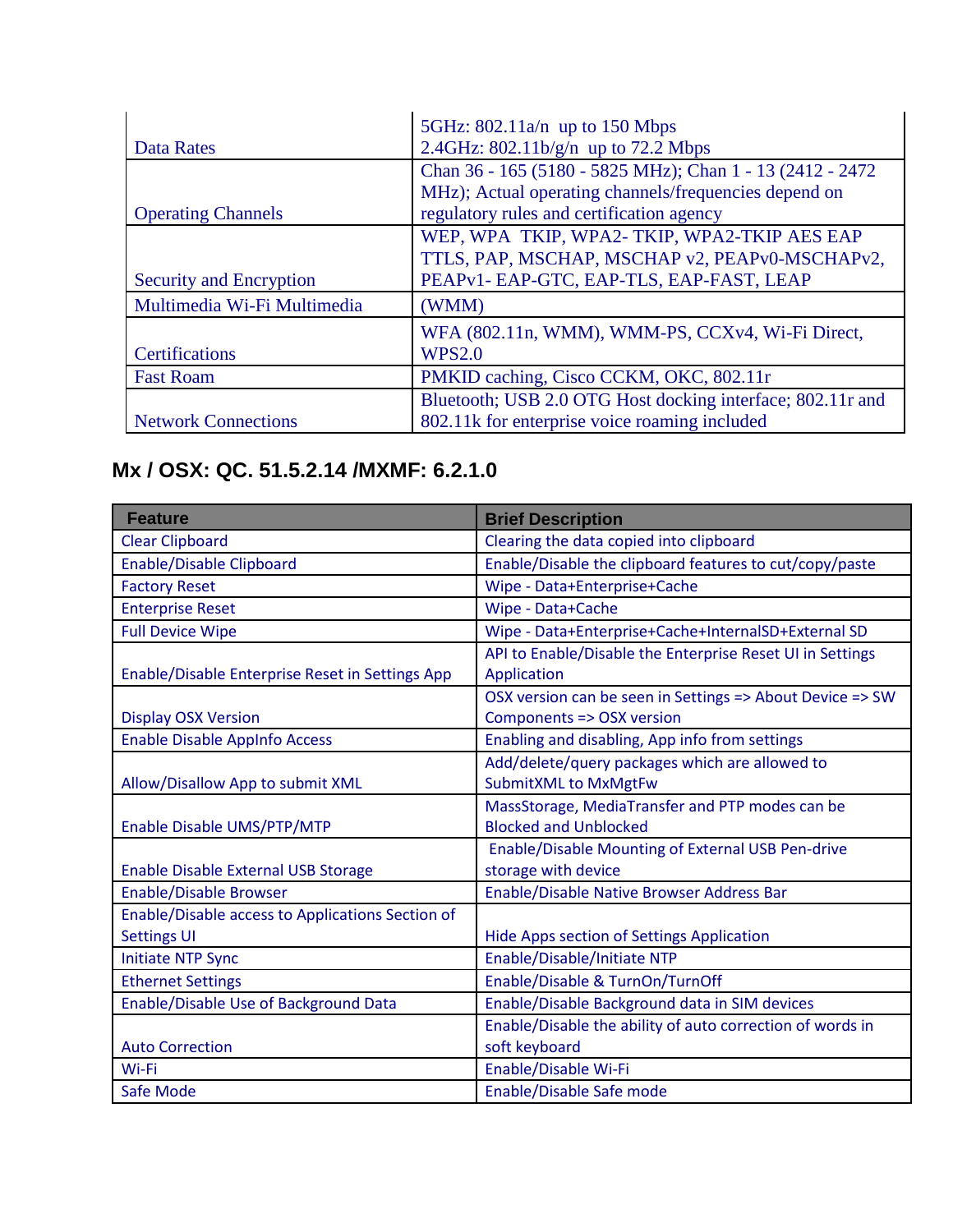| Unknown sources                                | Enable/Disable Unknown sources UI                        |
|------------------------------------------------|----------------------------------------------------------|
| <b>BT Pairing Pop up</b>                       | Enable/Disable BT pairing pop up                         |
| SD card Usage                                  | Enable/Disable SD card Usage                             |
| Enable/Disable Power button instantly lock     | Enable/Disable Power button instantly lock UI            |
| Turn On/Off Power button instantly lock        | Turn On/Off Power button instantly lock                  |
|                                                | Enable/Disable menu displayed when power button is long  |
| Enable/Disable Power button menu items         | pressed                                                  |
|                                                | Hide/Unhide menu displayed when power button is          |
| Hide/unhide Power button menu                  | displayed                                                |
| Enable/ Disables Settings Icon on Notification | Enable/ Disables Settings Icon on Notification drag-down |
| drag-down page                                 | page                                                     |
| Turn On/Off Notification Bar (whether the bar  | Turn On/Off Notification Bar (whether the bar shows and  |
| shows and can be "pulled down")                | can be "pulled down")                                    |

- Added support for MX v6.2 in Profile Manager:
	- Touch Manager
		- i. Device Type Select the Device Type to configure touch sensitivity.
		- ii. Protector Enable or disable the screen protector on the supported devices.
	- KeyMapping Manager Added key mapping support for NAV PAD Button.

#### **Scanning Framework Version: 16.17.43.00**

Features:

• Support for RS6000 (equivalent to RS507)

Limitation:

• After updating the Image from KK to L, upon first boot, Scanner firmware update to scan engine will take place. While the update is in progress, if the user tries to scan, scanner will fail to trigger.

#### **Datawedge v6.2.24**

- Added
	- Support for RS5000 Plugable Serial SSI Scanner.
	- DataWedge Intent APIs to..
	- Rename a profile.
	- Querythe active profile.
	- Enable or disable DataWedge.
	- Clone a profile from an existing profile.
	- Query the list of profiles.
	- Delete a profile.
	- Full list of label types added in the ADF criteria selection.
- Fixed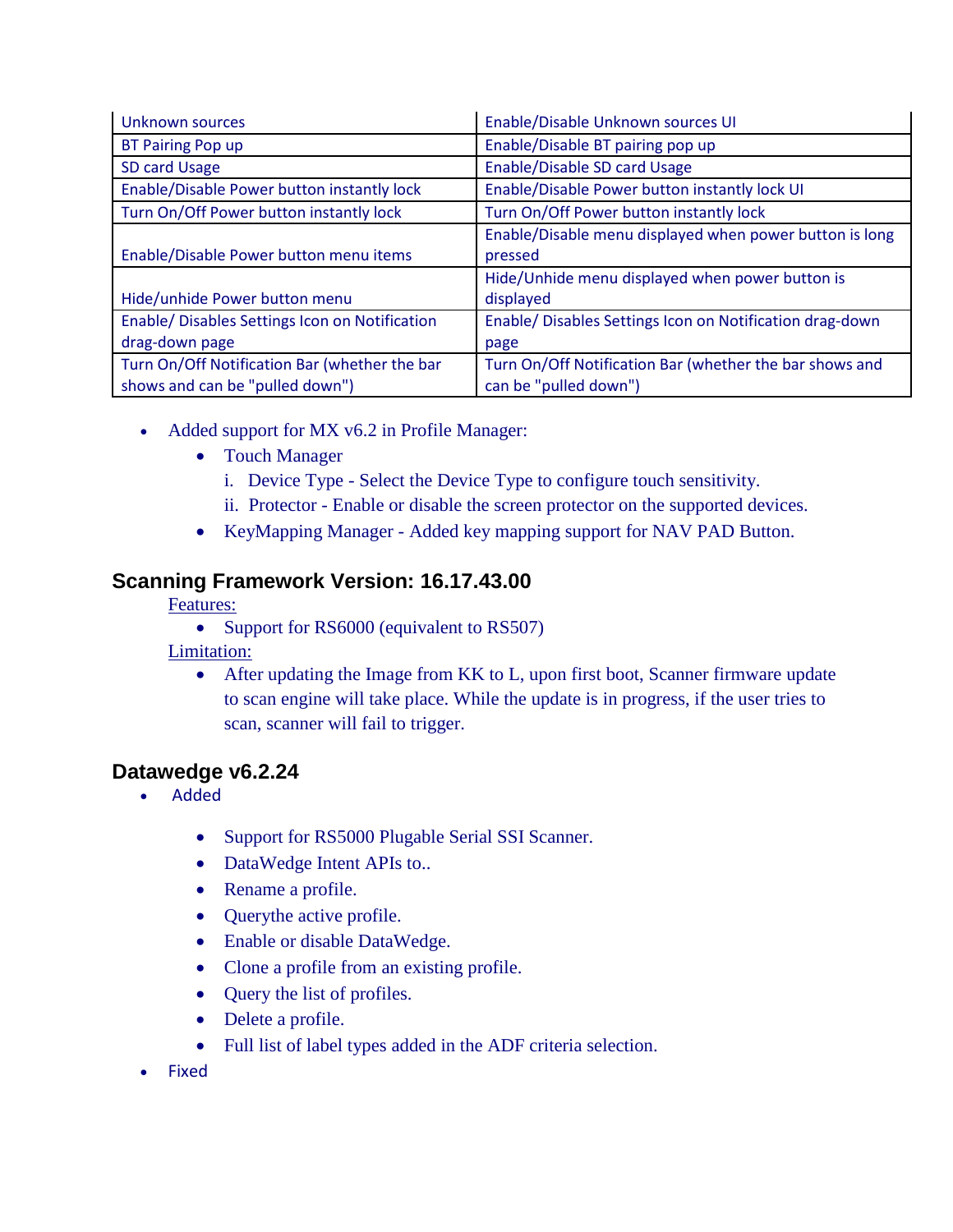- Device is rebooting when Safe battery swap is performed with DWDemo application running in Foreground/Background.
- Application not Launching from the Home screen on single touch.
- Disabled AppList feature of Datawedge gets reloaded after rebooting the device.
- Disabled word suggestion on all the EditTextPreferences.
- Removed Webcode from supported label types.

## **EMDK v6.3.23.623**

#### **Features:**

- This version does not support Payment APIs. EMDK for Android v5.0 is the only version that supports Payment APIs.
- Enhanced Barcode Manager APIs with the following features:
	- a. Added new reader parameters in each ImagerSpecific, CameraSpecific and LaserSpecific classes under ScannerConfig.ReaderParams.ReaderSpecific:
		- aimTimer Sets the duration for timed aim types such as timed hold and timed release.
		- sameSymbolTimeout This setting is used to prevent the scanner driver from decoding the same symbol within this time interval during continuous scan.
		- differentSymbolTimeout This setting is used to prevent the scanner from decoding another symbol within this time interval during continuous scan.
		- picklistEx Allows the imager or camera to decode only the barcode that is directly under the cross-hair (+)/ center of the reticle part of the pattern. This replaces the Picklist field under the imager specific class. This feature also allows selecting the hardware or software picklist.
		- aimType Allows selecting the aim type such as continuous, press & release, timed hold and timed release.
	- b. The ContinuousRead class which can be used to enable the continuous scanning has been deprecated. It is recommended to use the aimType, sameSymbolTimeout, differentSymbolTimeout of camera, imager and laser specific reader parameters.
- Enhanced Profile Manager for the following features:
	- a. DataCapture feature:
		- Support for selecting RS5000 as the scanning device.
		- Support for the new "Data Capture Plus (DCP)" feature. This feature Data Capture Plus (formerly known as the "Data Capture Panel") enables areas of the device screen to be designated as scan